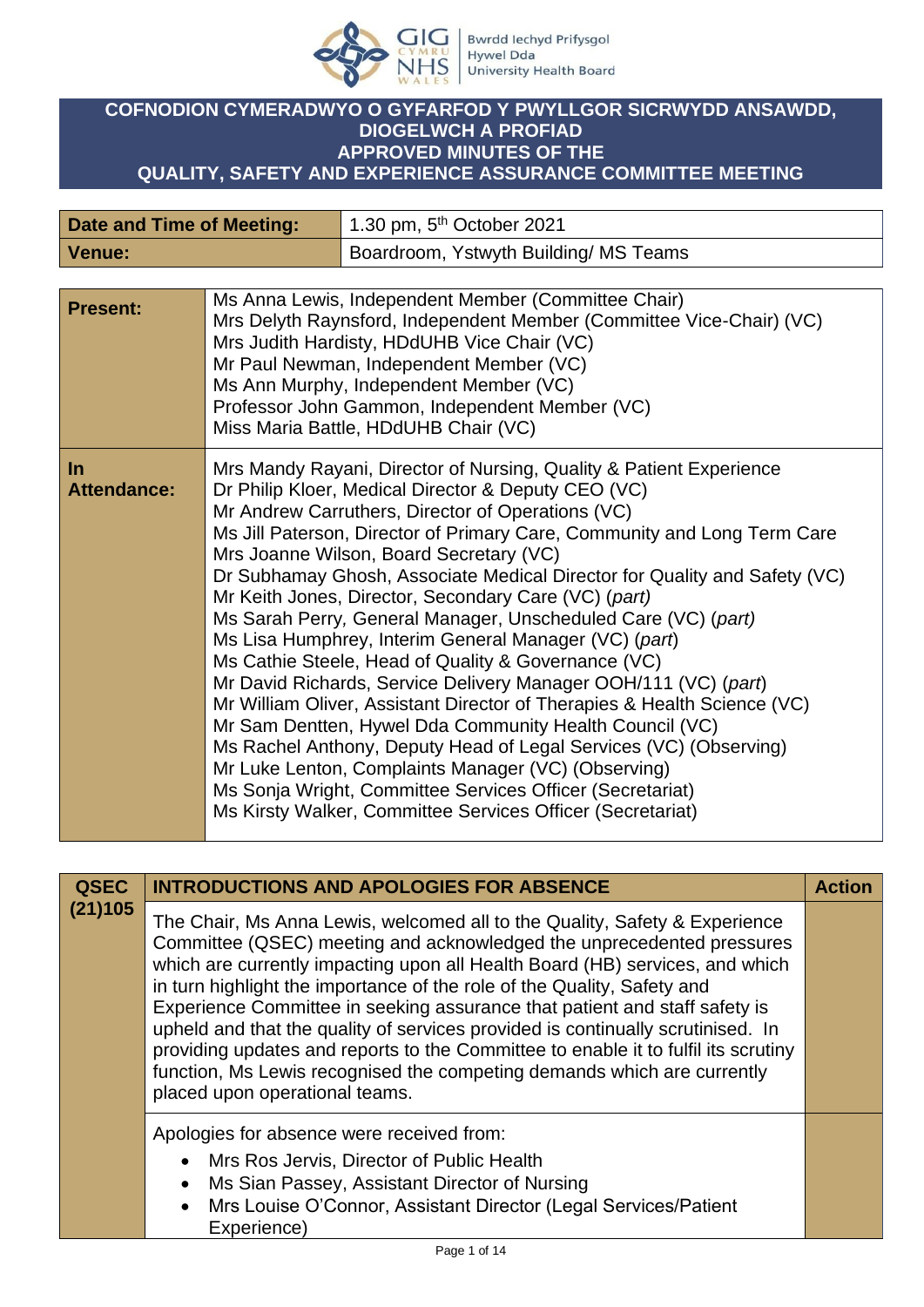|  | Ms Alison Shakeshaft, Director of Therapies and Health Science |  |  |  |  |
|--|----------------------------------------------------------------|--|--|--|--|
|--|----------------------------------------------------------------|--|--|--|--|

- Dr Barbara Wilson, Community Health Council
- Ms Donna Coleman, Chief Officer, Community Health Council

|         | <b>QSEC</b> DECLARATIONS OF INTERESTS    |  |
|---------|------------------------------------------|--|
| (21)106 | There were no declarations of interests. |  |

| <b>QSEC</b><br>(21)107 | MINUTES AND MATTERS ARISING FROM THE MEETING HELD ON 10th<br><b>AUGUST 2021</b>                                                                                                                                                                                                                                                                                                                                                                                                                        |  |
|------------------------|--------------------------------------------------------------------------------------------------------------------------------------------------------------------------------------------------------------------------------------------------------------------------------------------------------------------------------------------------------------------------------------------------------------------------------------------------------------------------------------------------------|--|
|                        | RESOLVED - that the minutes of the meeting held on 10 <sup>th</sup> August 2021 be<br>approved as an accurate record.                                                                                                                                                                                                                                                                                                                                                                                  |  |
|                        | Under Matters Arising, Members were advised that a deep dive review of<br>staffing and rota issues impacting upon the provision of Radiology services,<br>which had been scheduled for inclusion on this month's agenda, had been<br>deferred to the next meeting on 7 <sup>th</sup> December 2021 in order to present a<br>revised overview of issues and plans to address these following the<br>commencement in post in November 2021 of a new Head of Service within<br>the Radiology Directorate. |  |
|                        | An update was provided regarding the current position in Radiology services<br>with Ms Sarah Perry highlighting the following key points:                                                                                                                                                                                                                                                                                                                                                              |  |
|                        | Work is underway with Radiology modality and Site Leads to review the<br>current staffing establishment and issues relating to on-call rotas;                                                                                                                                                                                                                                                                                                                                                          |  |
|                        | Staffing vacancies are compounded by a lower-than-expected intake of<br>$\bullet$<br>student trainees to the service, with only 5 of the 14 expected<br>radiography graduates being recruited to the HB;                                                                                                                                                                                                                                                                                               |  |
|                        | Activity within the service has increased between Quarter 1 2020 and<br>$\bullet$<br>the corresponding period in 2021;                                                                                                                                                                                                                                                                                                                                                                                 |  |
|                        | Where there are waiting lists for diagnostic services at a particular<br>hospital site, patients are requested to travel to other HB sites in order<br>to access services; however, patients are often reluctant to do this,<br>resulting in Radiology staff being moved between sites to meet<br>demand.                                                                                                                                                                                              |  |
|                        | With reference to this last point, Mrs Delyth Raynsford queried the impact<br>upon patient experience of requests to travel to a different site for diagnostic<br>services, and whether support for patients who cannot travel is offered. Ms<br>Perry informed Members that no assistance for travel is routinely provided,<br>although assistance from Welsh Ambulance Service Trust (WAST) is sought<br>where any downtime is identified.                                                           |  |
|                        | Responding to a further query from Mrs Raynsford as to the involvement of<br>staff in the review of the workforce within Radiology services, Ms Perry<br>confirmed staff participation, and advised that staff fully recognise and support<br>the need to change current on-call arrangements.                                                                                                                                                                                                         |  |
|                        | Ms Jill Paterson queried whether current discussions relating to the<br>development of Urgent and Emergency Care (UEC) and Same Day                                                                                                                                                                                                                                                                                                                                                                    |  |

Emergency Care services, and the need for urgent Primary Care access to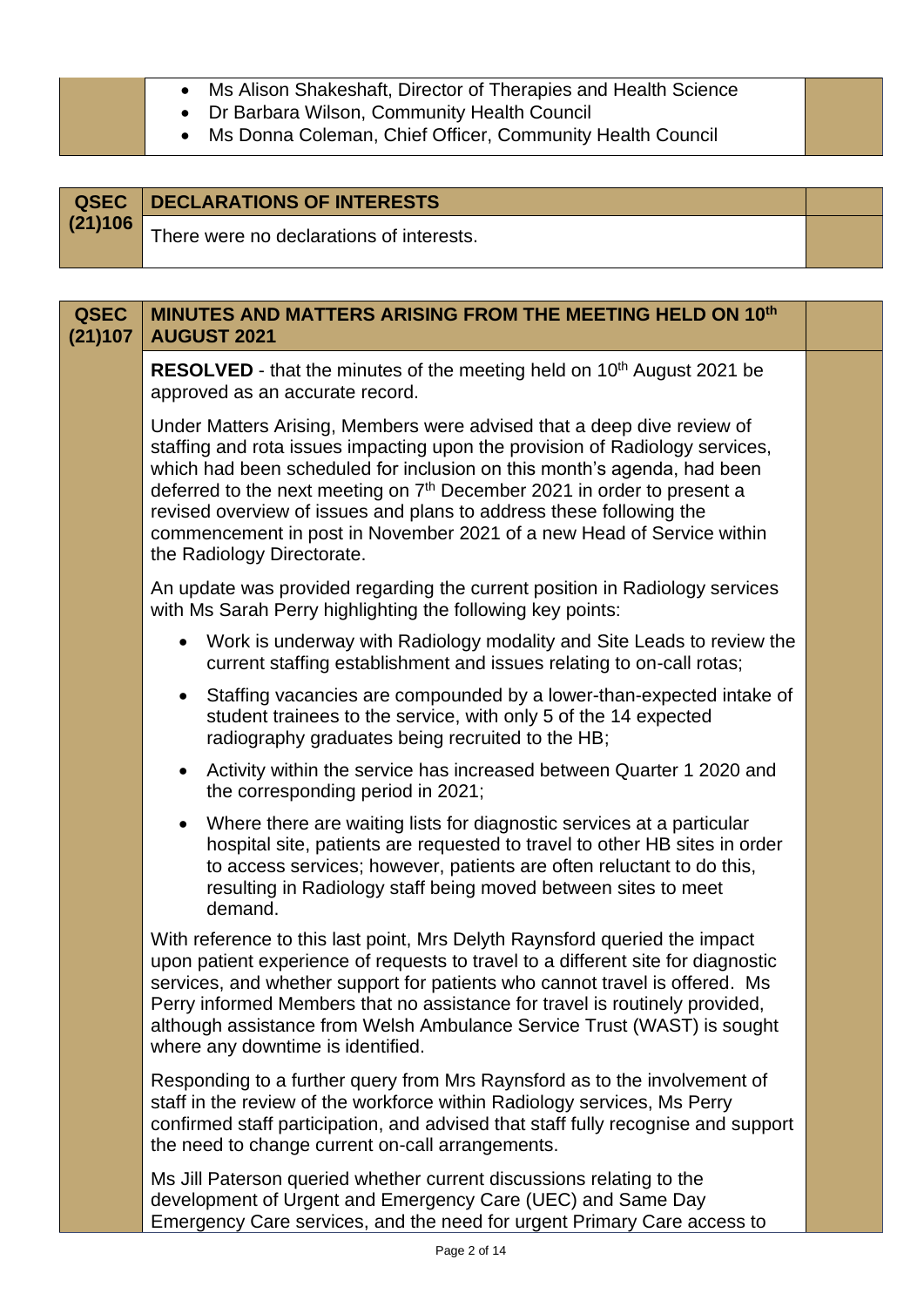| <b>QSEC</b> | TABLE OF ACTIONS FROM THE MEETING HELD ON 10th AUGUST 2021                                                                                                                                                                                                                                                                                                                                                                                                                                                                                                                                                                                                                                                                                                                                                                                                                                                                                                                                            |                  |
|-------------|-------------------------------------------------------------------------------------------------------------------------------------------------------------------------------------------------------------------------------------------------------------------------------------------------------------------------------------------------------------------------------------------------------------------------------------------------------------------------------------------------------------------------------------------------------------------------------------------------------------------------------------------------------------------------------------------------------------------------------------------------------------------------------------------------------------------------------------------------------------------------------------------------------------------------------------------------------------------------------------------------------|------------------|
|             |                                                                                                                                                                                                                                                                                                                                                                                                                                                                                                                                                                                                                                                                                                                                                                                                                                                                                                                                                                                                       |                  |
|             | The Committee NOTED the update provided in relation to issues impacting upon<br>the delivery of Radiology services, and were ASSURED that further detail would<br>be provided in relation to plans to address service capacity issues at the next<br>meeting on 7 <sup>th</sup> December 2021.                                                                                                                                                                                                                                                                                                                                                                                                                                                                                                                                                                                                                                                                                                        |                  |
|             | Members noted ongoing issues relating to graduate recruitment to Radiology<br>services, which have impacted significantly upon the HB's plans to replace the<br>current out-of-hours service provision, despite Health Education and<br>Improvement Wales (HEIW) arrangements whereby universities are<br>commissioned to provide student places on the basis of Health Boards'<br>workforce plans and NHS Wales Shared Services Partnership's (NWSSP)<br>'streamlining' processes in place around graduate recruitment. Mr William<br>Oliver commented that, while earlier streamlining processes may assist in<br>recruitment, data relating to graduate choice of Health Boards suggests a<br>need to highlight Hywel Dda University Health Board as an attractive option.<br>Mrs Joanne Wilson confirmed that HEIW arrangements are being considered<br>by the People, Organisational Development and Culture Committee (PODCC)<br>as part of the strategic relationship between the HB and HEIW. |                  |
|             | Responding to a query from Prof John Gammon as to whether there is<br>capacity for patients to access diagnostic services provided by Swansea Bay<br>University Health Board, and whether this option would be cost-effective, Mr<br>Jones explained that Radiology service provision within neighbouring Health<br>Boards is currently limited.                                                                                                                                                                                                                                                                                                                                                                                                                                                                                                                                                                                                                                                      |                  |
|             | Noting the deferral of a deep dive review of Radiology services to the next<br>QSEC meeting on 7 <sup>th</sup> December 2021, Mr Paul Newman requested that<br>further detail regarding the demand for the service - particularly out-of-hours<br>demand - be provided in that report, to include plans to match service<br>provision with demand in the most effective way, and to address any gap<br>between supply and demand.                                                                                                                                                                                                                                                                                                                                                                                                                                                                                                                                                                     | AC/<br><b>KJ</b> |
|             | Mr Keith Jones highlighted the competing demands upon Radiology services,<br>notably the need to address backlogs in Cancer and Planned Care services<br>arising from the COVID-19 pandemic, adding that given these demands, it is<br>inevitable that the HB would need to rely upon independent sector support to<br>provide diagnostic services while it develops more sustainable solutions.                                                                                                                                                                                                                                                                                                                                                                                                                                                                                                                                                                                                      |                  |
|             | diagnostic services are being factored in to Radiology Directorate Planning,<br>recognising the impact upon delivery of these pathways which any gaps in<br>diagnostic provision might involve. Ms Perry acknowledged this risk, and<br>confirmed that liaison is taking place with GP Cluster leads in regard to<br>prioritising UEC pathways for access to Radiology services and advising GP<br>leads in relation to length of wait for each modality.                                                                                                                                                                                                                                                                                                                                                                                                                                                                                                                                             |                  |
|             |                                                                                                                                                                                                                                                                                                                                                                                                                                                                                                                                                                                                                                                                                                                                                                                                                                                                                                                                                                                                       |                  |

**(21)108** Members reviewed the Table of Actions from the meeting held on 10<sup>th</sup> August 2021, and noted that all actions had been completed, or were being progressed.

> In regard to action ref. **QSEC(21)84:** *Matters Arising: Timescales for the implementation of plans to manage Mental Health and Learning Disability (MHLD) waiting lists – to share an update relating to planned timescales with Members*, Mrs Mandy Rayani advised Members that an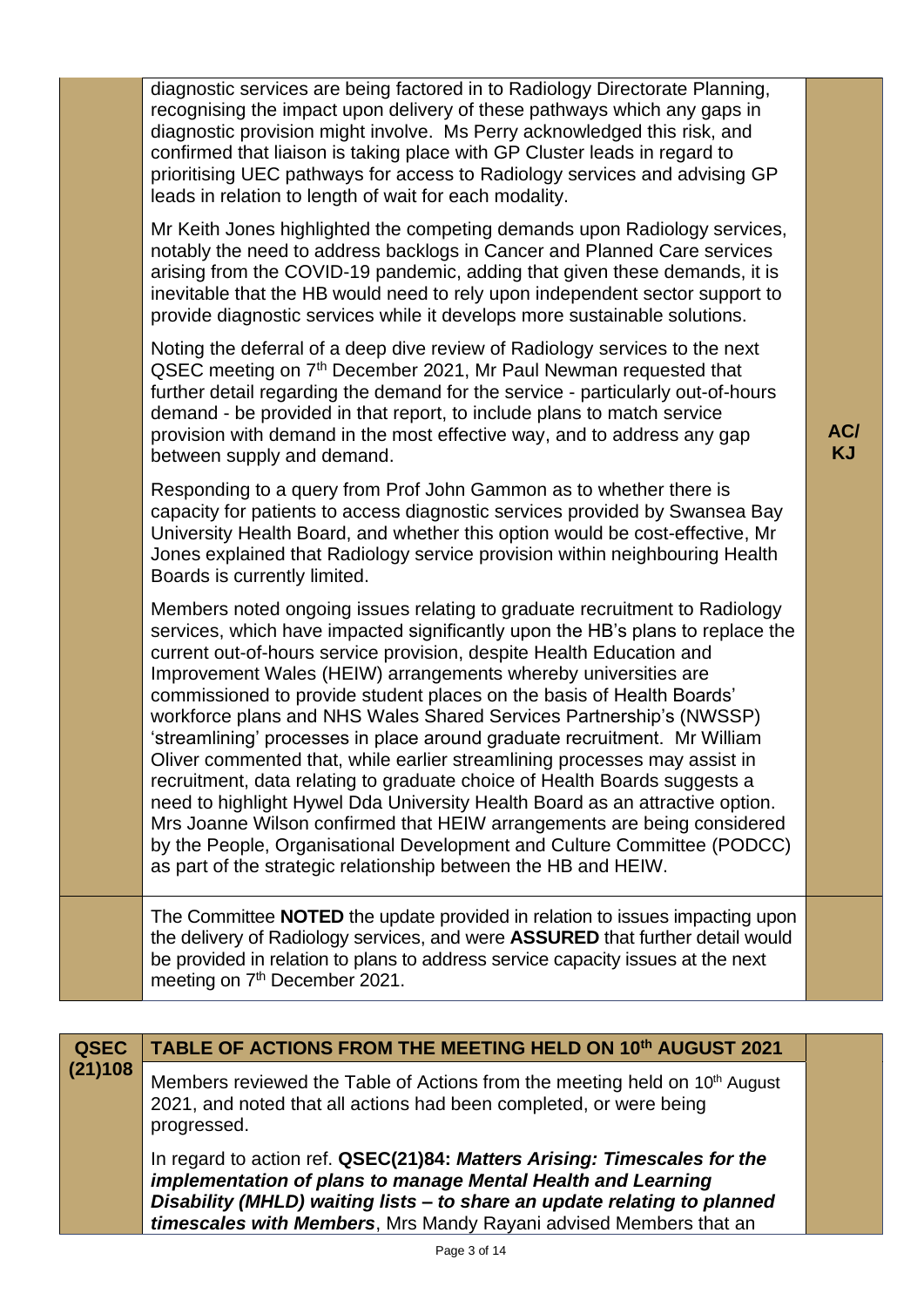| update relating to Risk 1032 - MHLD waiting lists had been deferred from<br>the agenda for this meeting, for inclusion at the next QSEC meeting on 7 <sup>th</sup><br>December 2021, and that the Table of Actions would therefore be amended to<br>reflect this.                                                                                                                                                                                                                                                                                                                                  | <b>SW</b> |
|----------------------------------------------------------------------------------------------------------------------------------------------------------------------------------------------------------------------------------------------------------------------------------------------------------------------------------------------------------------------------------------------------------------------------------------------------------------------------------------------------------------------------------------------------------------------------------------------------|-----------|
| Members were informed that, given the significant amount of work which is<br>required to clear waiting lists, an additional appointment to MHLD services has<br>been made, and that the new post holder will work towards developing the<br>same approach to managing waiting lists as those in place within other areas<br>of Scheduled Care. Members were assured that the HB is actively seeking to<br>further strengthen capacity and skill-sets within MHLD services, and that<br>scrutiny of recovery work in this area would be included within the HB's<br>overarching Recovery Programme. |           |
| Mrs Judith Hardisty welcomed this update, and, whilst querying why a shortfall<br>in staffing complement within MHLD services had not previously been notified<br>to Members, nevertheless expressed her assurance that any staffing capacity<br>issues had been recognised and addressed, and that work is progressing to<br>ensure that MHLD patients have the same access to care as that which is<br>available for other Secondary Care services.                                                                                                                                              |           |
| Responding to Mr Paul Neman's query regarding the point at which<br>timescales for the provision of meaningful data relating to waiting lists and<br>actions to address the patient backlog within MHLD services could be<br>provided to Members, Mr Andrew Carruthers referred to the development of IT<br>solutions to enable demand and capacity analysis to be undertaken within the<br>Directorate, and undertook to provide a further update in relation to the next<br>stages in planned work, including the appointment of further staff to MHLD<br>teams.                                 | <b>AC</b> |
| The Committee RECEIVED an update relating to actions to address waiting<br>lists within MHLD services and <b>NOTED</b> that further detail would be provided<br>at the next QSEC meeting on 7 <sup>th</sup> December 2021.                                                                                                                                                                                                                                                                                                                                                                         |           |

| <b>QSEC</b><br>(21)109 | OUTCOME AND ANALYSIS OF QSEC SELF-ASSESSMENT EXERCISE<br>2020/21                                                                                                                                                                                                                                                                                                                                                                                                                                                                       |  |
|------------------------|----------------------------------------------------------------------------------------------------------------------------------------------------------------------------------------------------------------------------------------------------------------------------------------------------------------------------------------------------------------------------------------------------------------------------------------------------------------------------------------------------------------------------------------|--|
|                        | Members received the Outcome and Analysis of QSEC Self-Assessment<br>Exercise 2020/21 report.                                                                                                                                                                                                                                                                                                                                                                                                                                          |  |
|                        | Noting that only 4 responses to the questionnaire had been received, it was<br>suggested to Members that this may be due to the detailed responses<br>required by the template, and that some amendment to the current format<br>might be made in order to achieve a balance between the 'tick-box' exercise<br>which had formerly been used and a format which did not require a potentially<br>onerous level of detail to be provided in order to encourage an increased level<br>of participation on the part of Committee Members. |  |
|                        | The Committee RECEIVED ASSURANCE that the actions described within<br>the Self-Assessment report, which are based upon Members' responses, will<br>be taken forward as part of a wider governance review.                                                                                                                                                                                                                                                                                                                              |  |

**STRATEGIC LOG - PAEDIATRIC RISKS**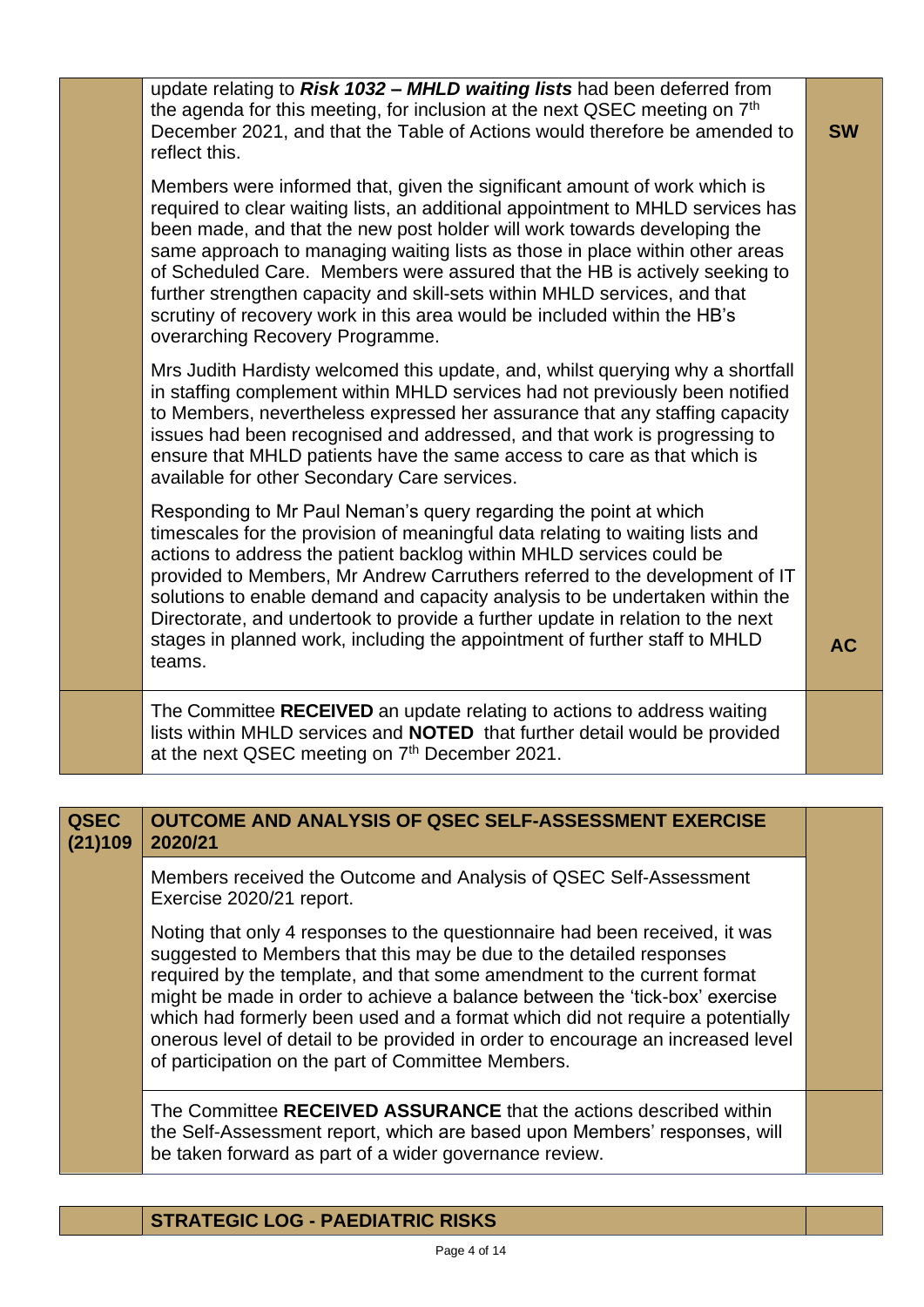| <b>QSEC</b> | Ms Lisa Humphrey joined the Committee meeting                                                                                                                                                                                                                                                                                                                                                                                                                                                                                                                                                                                                                                                                                                                                                                                       |  |
|-------------|-------------------------------------------------------------------------------------------------------------------------------------------------------------------------------------------------------------------------------------------------------------------------------------------------------------------------------------------------------------------------------------------------------------------------------------------------------------------------------------------------------------------------------------------------------------------------------------------------------------------------------------------------------------------------------------------------------------------------------------------------------------------------------------------------------------------------------------|--|
| (21)110     | Members received the Strategic Log - Paediatric Risks slide set, being<br>advised that although the first slide referred to 'strategic risks within the<br>Women and Child Directorate', the subject of the presentation related<br>specifically to children's services. Members were further advised that a final<br>report of a review of the temporary service change to the Paediatric acute<br>service model referenced on slide 5 would be submitted to the Board in<br>Autumn 2022, rather than Spring 2022.                                                                                                                                                                                                                                                                                                                 |  |
|             | Prof Gammon highlighted references in the slides to risks relating to<br>environmental issues (specifically, in Cilgerran Ward in Glangwili General<br>Hospital - GGH), and commented upon further references in the Operational<br>Quality, Safety and Experience Sub-Committee update report relating to<br>environmental challenges within this ward. Ms Lisa Humphrey explained that<br>a number of deep dive reviews are being undertaken to investigate<br>environmental issues which affect a number of services across the HB estate,<br>and suggested that, given the number of areas which are impacted by sub-<br>optimal environmental conditions, the level of the recorded risk relating to<br>these issues should be escalated from service to Directorate level.                                                    |  |
|             | Responding to a request from Mr Newman for further detail regarding a risk<br>relating to inter-departmental communications which would be added to<br>existing Directorate-level risks, Ms Humphrey informed Members that while no<br>issues relating to integrated governance have been raised, this risk relates to<br>concerns expressed regarding the level of communications between<br>specialties within the Women and Child Directorate.                                                                                                                                                                                                                                                                                                                                                                                   |  |
|             | Mrs Rayani informed the Committee that these concerns had been fully<br>discussed at a meeting of the Quality Panel held on 4 <sup>th</sup> October 2021 and that<br>an improvement plan to identify communication flow between the various<br>teams had been identified. Members were assured that no patient harm or<br>risks to patient safety arising from any communications issues had been<br>identified, and that the improvement actions agreed would be monitored by<br>the Medical Director and the Director of Nursing, Quality & Patient Experience.<br>Dr Philip Kloer added that there is a desire among Directorate staff to develop<br>an integrated understanding of the various roles and functions through<br>education and training, and to build clearer communication channels between<br>the various teams. |  |
|             | Responding to a query from Mr Newman as to the number of maternity-related<br>claims received by the HB, given that these can be high-risk in terms of value,<br>Ms Humphreys confirmed a reduction in the number of claims received and<br>undertook to provide further detail to Members relating to high-cost maternity<br>claims, recognising that these can be challenging to investigate as the<br>majority are historical by nature.                                                                                                                                                                                                                                                                                                                                                                                         |  |
|             | Members' attention was directed to discussions at the Board meeting on 30 <sup>th</sup><br>September 2021 regarding the extension to the temporary service change to<br>the Paediatric acute service model. Mrs Rayani confirmed that mechanisms<br>are being developed to monitor the impact upon patients of service transfer<br>from Withybush General Hospital to GGH. Ms Humphrey added that current                                                                                                                                                                                                                                                                                                                                                                                                                           |  |

**LH**

patient experience questionnaires are being reviewed to ensure that appropriate questions are included to enable the impact of the temporary arrangements to be effectively tracked, and that consideration is being given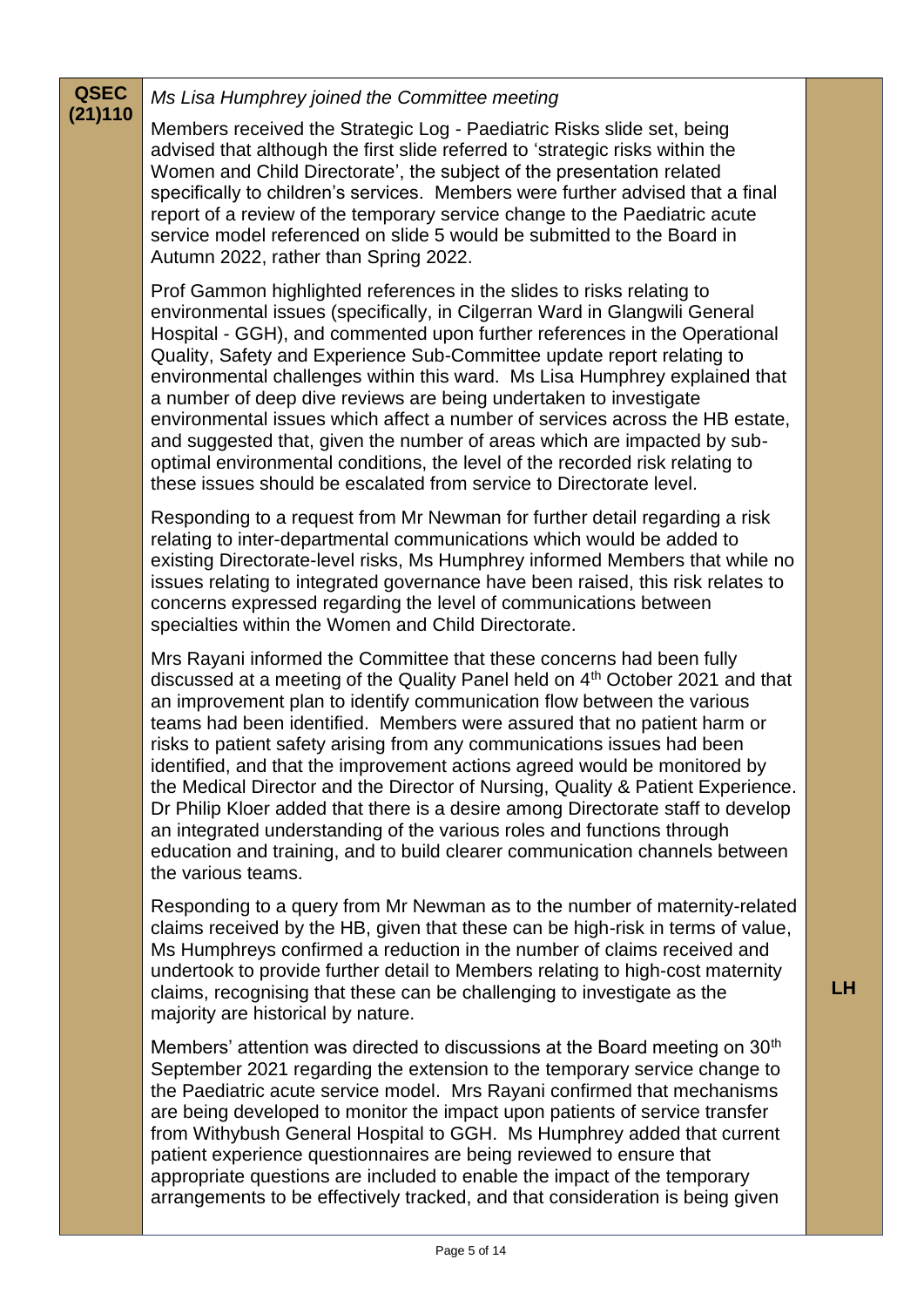to methods of encouraging the uptake of survey completion among parents and children attending ED.

Members were further advised that the Directorate would engage with the HB's Internal Audit Team to develop an audit process which can be used to monitor the effectiveness of a triage tool which has been developed to assist in rapid decision-making at WGH, should a child requiring Paediatric care services present at the hospital.

Mrs Rayani informed Members that QSEC would continue to monitor patient experience relating to the temporary transfer of Paediatric services, with an initial evaluation forward-planned for the QSEC meeting on  $7<sup>th</sup>$  December 2021 and further updates planned for 2022. Members were assured that, notwithstanding the timings of future QSEC meetings, any emerging issues would be reported to Members and Executive Directors immediately, as and when they arise.

*Ms Lisa Humphrey left the Committee meeting*

The Committee **RECEIVED ASSURANCE** that strategic risks within the paediatric services are being managed.

## **QSEC (21)111 CORPORATE RISKS ASSIGNED TO THE QUALITY, SAFETY & EXPERIENCE COMMITTEE (QSEC)**

Members received the Corporate Risks Assigned to the Quality, Safety & Experience Committee (QSEC) Report.

Referring to Risk 291: *Lack of 24 hour access to Thrombectomy services*, Ms Lewis requested clarification of the rationale underlying the decision to deescalate the risk, given that, from a patient perspective, this continues to represent a quality issue. Mr Carruthers explained the organisation's position, informing Members that while the Thrombectomy service in Bristol does not provide a 24/7 service, based upon the lack of impact or incidents arising from current access arrangements, Executive Directors had taken a view that existing mitigations were adequate and that the recorded risk could therefore be de-escalated. Dr Kloer added that while Executive Directors initially held concerns regarding challenges in accessing 24/7 services, there are in fact very few Thrombectomy centres within the UK which offer these access hours, and it was felt that the HB had done all that is possible to offer equitable access to services for its patients. Members were informed that Risk 129 would remain at Directorate level in order that it might be escalated if required.

Mrs Hardisty highlighted Risk 628: *Fragility of therapy provision across acute and community services* and, while noting the recruitment of Band 5 graduates listed against this risk as a mitigation, reflected that discussions in the Board meeting on 30<sup>th</sup> September 2021 indicated that the additional Band 5 post which had been recruited had been assigned to cover other demands, and would not therefore have the expected impact upon therapy capacity. Mrs Rayani confirmed that having liaised with the Clinical Director of Therapies in order to identify issues impacting upon service provision, these were not budgetary in nature. Mrs Rayani added that support for therapy services would be included in the Nurse Staffing Review which is currently being undertaken, and reflected that, following changes to the awarding of budgets for student Therapy education, there is a need to understand the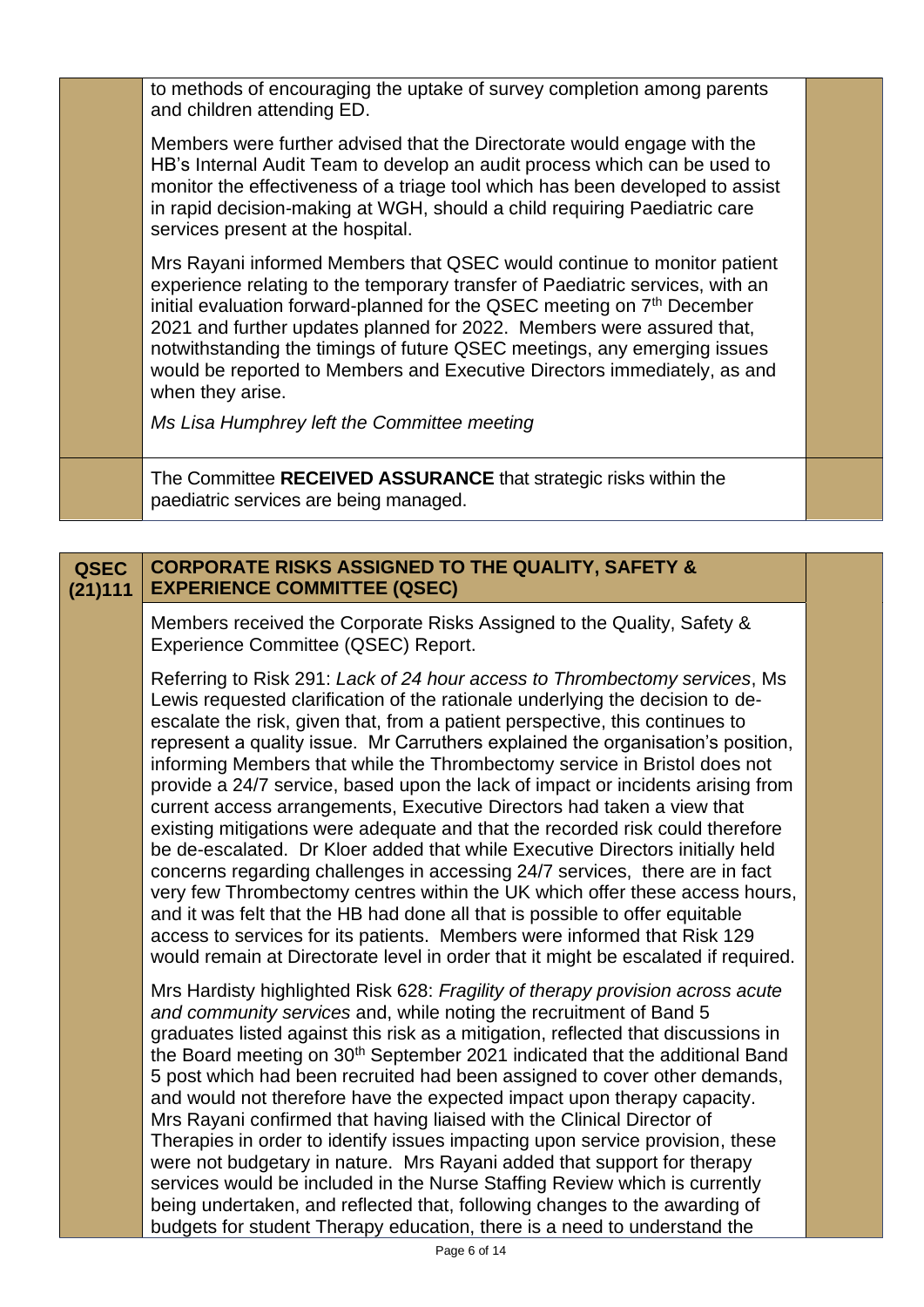|  | skills that are commissioned through the NWSSP streamlining process in<br>order to fill any skills gaps which are identified.                                                                                                                                                                                                                                                                                                                                                                                                                                                                                                                                                                                                                                                                                                                                                                                                  |                  |
|--|--------------------------------------------------------------------------------------------------------------------------------------------------------------------------------------------------------------------------------------------------------------------------------------------------------------------------------------------------------------------------------------------------------------------------------------------------------------------------------------------------------------------------------------------------------------------------------------------------------------------------------------------------------------------------------------------------------------------------------------------------------------------------------------------------------------------------------------------------------------------------------------------------------------------------------|------------------|
|  | Mrs Hardisty commented that while there has been some mitigation of<br>slippage in provision of Therapy services through the appointment of a Band 5<br>post, continued pressures remain due to the time required to fill vacant Band 6<br>and Band 7 posts within the Directorate. Members were advised that<br>additional hours had been put in to support provision of some therapy<br>services.                                                                                                                                                                                                                                                                                                                                                                                                                                                                                                                            |                  |
|  | Referring to Risk 177: Delays in transfers to tertiary centres for urgent cardiac<br>investigations, treatment and surgery and Risk 1032 - Delivery of Q3/4<br>Operating Plan - Timely access to assessment and diagnosis for Mental<br>Health and Learning Disabilities clients, both of which reflect long-standing<br>issues and have no change in risk score indicated, Prof Gammon noted that in<br>both cases historical narrative is provided as an update, however no detail of<br>planned actions, mitigations and timescales to reduce the risk scores is<br>included. Members agreed that the report needs to reflect planned action<br>rather than historical context for the risks presented, and that a slight<br>amendment to the Corporate Risk SBAR to incorporate some of the detail<br>relating to mitigations which is included in the main report would be discussed<br>outside of the Committee meeting. | MR/<br><b>JW</b> |
|  | The Committee RECEIVED ASSURANCE that:                                                                                                                                                                                                                                                                                                                                                                                                                                                                                                                                                                                                                                                                                                                                                                                                                                                                                         |                  |
|  | All identified controls are in place and working effectively.<br>$\bullet$                                                                                                                                                                                                                                                                                                                                                                                                                                                                                                                                                                                                                                                                                                                                                                                                                                                     |                  |
|  | All planned actions will be implemented within stated timescales and will<br>reduce the risk further and/ or mitigate the impact, if the risk materialises.                                                                                                                                                                                                                                                                                                                                                                                                                                                                                                                                                                                                                                                                                                                                                                    |                  |
|  |                                                                                                                                                                                                                                                                                                                                                                                                                                                                                                                                                                                                                                                                                                                                                                                                                                                                                                                                |                  |

| <b>QSEC</b><br>(21)112 | <b>RISK 129 - ABILITY TO DELIVER AN URGENT PRIMARY CARE OUT-OF-</b><br><b>HOURS SERVICE FOR HYWEL DDA UNIVERSITY HEALTH BOARD</b><br><b>PATIENTS</b>                                                                                                                                                                                                                        |
|------------------------|-----------------------------------------------------------------------------------------------------------------------------------------------------------------------------------------------------------------------------------------------------------------------------------------------------------------------------------------------------------------------------|
|                        | Mr David Richards joined the Committee meeting                                                                                                                                                                                                                                                                                                                              |
|                        | Members received a report and slides relating to Risk 129 – Ability to Deliver<br>an Urgent Primary Care Out-of-Hours (OOH) Service for Hywel Dda University<br><b>Health Board Patients.</b>                                                                                                                                                                               |
|                        | Mr David Richards highlighted the following key points:                                                                                                                                                                                                                                                                                                                     |
|                        | Data relating to OOH call demand against % shift fill from 01.09.2021 to<br>03.10.2021 shows demand to be at its highest over weekends, and -<br>conversely - the percentage of weekend shift-fill to be at its lowest.                                                                                                                                                     |
|                        | The current risk level is 12 (High) and reflects the continuing instability<br>$\bullet$<br>of rotas, with little control of the sessional workforce who are able to<br>volunteer for shifts at short notice, depending on the demands of their<br>daytime working or times of the year where there are often common<br>periods of holiday.                                 |
|                        | Challenges within the OOH service relate chiefly to the following<br>factors: a reduction in available GPs over the past 5 years from circa<br>100 to currently 48; tax and National Insurance status determining a<br>threshold for GPs to work within before encountering effects on earning<br>potential; a perceived lack of willingness to work with the HB in pursuit |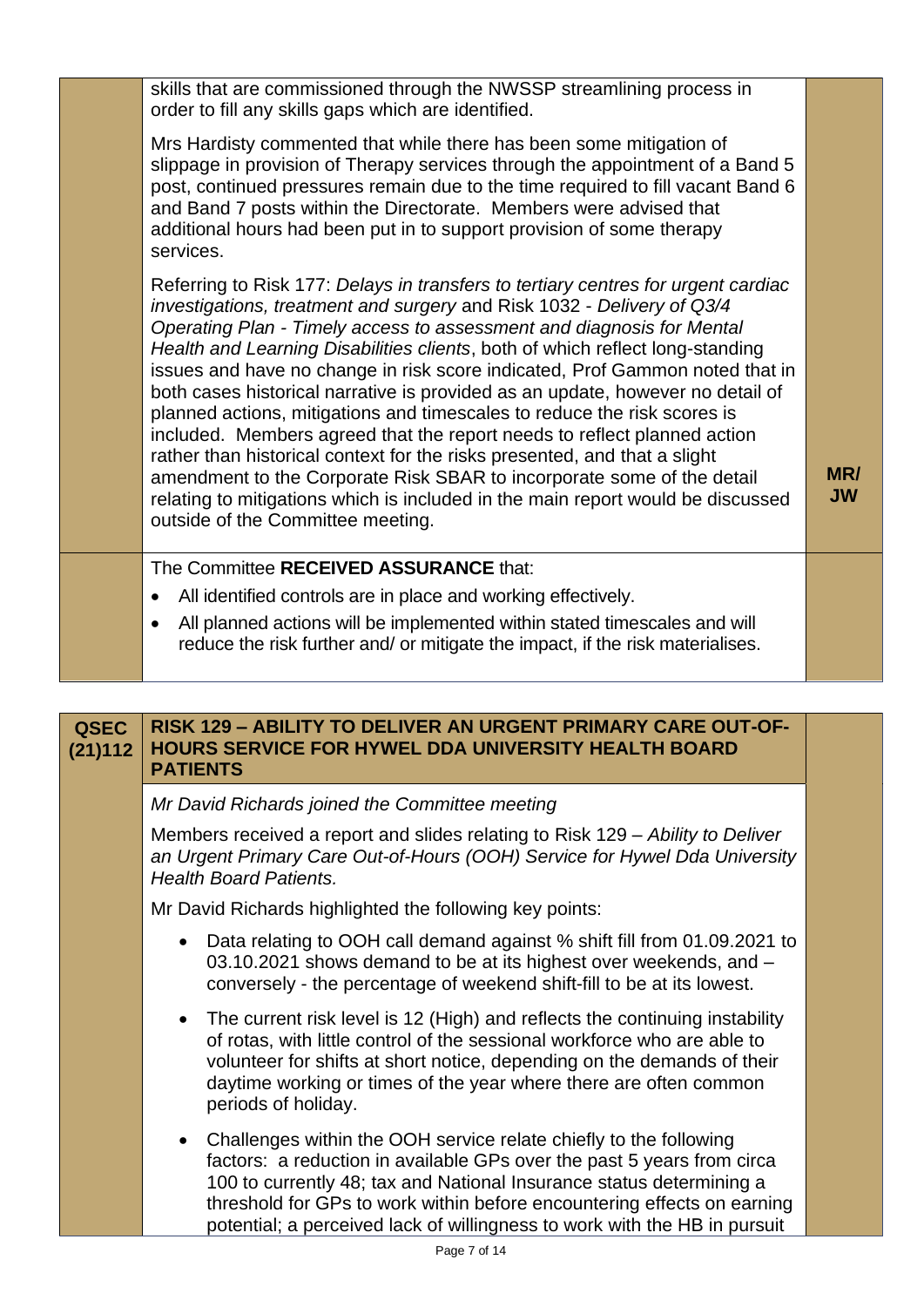of an equitable and shared response to the demands of the 3 counties; dissatisfaction with the requirement to volunteer for shifts and the lack of 'rights' associated with the employment status of IR35/ sessional workers and changing service demands such as 111 and (currently) 111 First.

• Forecasts indicate that the level of OOH demand is nearly at pre-COVID-19 levels, even before the onset of winter.

Members were advised of measures in place within the HB to develop the OOH service model, which includes the recruitment of salaried doctors, the launch of surveys to understand both the workforce and the experience and needs of service users, on-going work with the Welsh Ambulance Services Trust (WAST) to understand demand and impact upon services, and the development of an effective multi-disciplinary team, making the OOH service more attractive by offering variety and rotation to a greater cohort of interested individuals.

Responding to queries from Mrs Hardisty in relation to the timescales planned for the staff survey referenced by Mr Richards, the linkage between plans to develop the OOH service and new initiatives within Primary Care, and whether it is intended to plan to retain Advanced Practice Paramedics once the pilot concludes (in under a month's time), Mr Harries informed Members that work is underway with the CHC to develop staff and patient surveys, including methods of circulating surveys and collating responses, and that discussions are being held with WAST in relation to confirming contracts with Advanced Paramedic Practitioners and considering how these posts may be used in a slightly different way, if required, to meet demand.

In regard to linkage between the OOH service and Primary Care, Members were advised that Mr Richards is working with the Assistant Director of Primary Care in developing the OOH model and that individual GP Practices are seeking to build a resilient 24/7 service. Ms Paterson informed Members that the OOH and 111 Team are exploring ways to make OOH work more attractive – for example, by enabling remote working rather than attendance at a physical base, and added that Mr Richards' appointment as Service Delivery Manager OOH/111 would greatly assist in the development of the OOH 24/7 model.

Mr Newman commented that while the report and slides presented to the Committee highlight challenges faced by the service, it would be helpful for Members to receive assurance regarding solutions to address the issues involved and a coherent plan to enable OOH services to meet current and future demand.

Responding to a query from Ms Lewis as to whether the strategic challenges facing OOH services are reflected in the HB's Planning Objectives, Ms Joanne Wilson advised that these are included under Planning Objective 5J *(Develop and implement a comprehensive and sustainable 27/7 community and Primary Care Unscheduled Care service model* - a specific requirement relating to which (5Ji) is *to address the fragility of the current GMS Out of hours service*), which is aligned to the Strategic Development and Operational Delivery Committee.

Ms Lewis commented, from QSEC's perspective, that there remain unresolved queries and concerns relating to the strategic development of the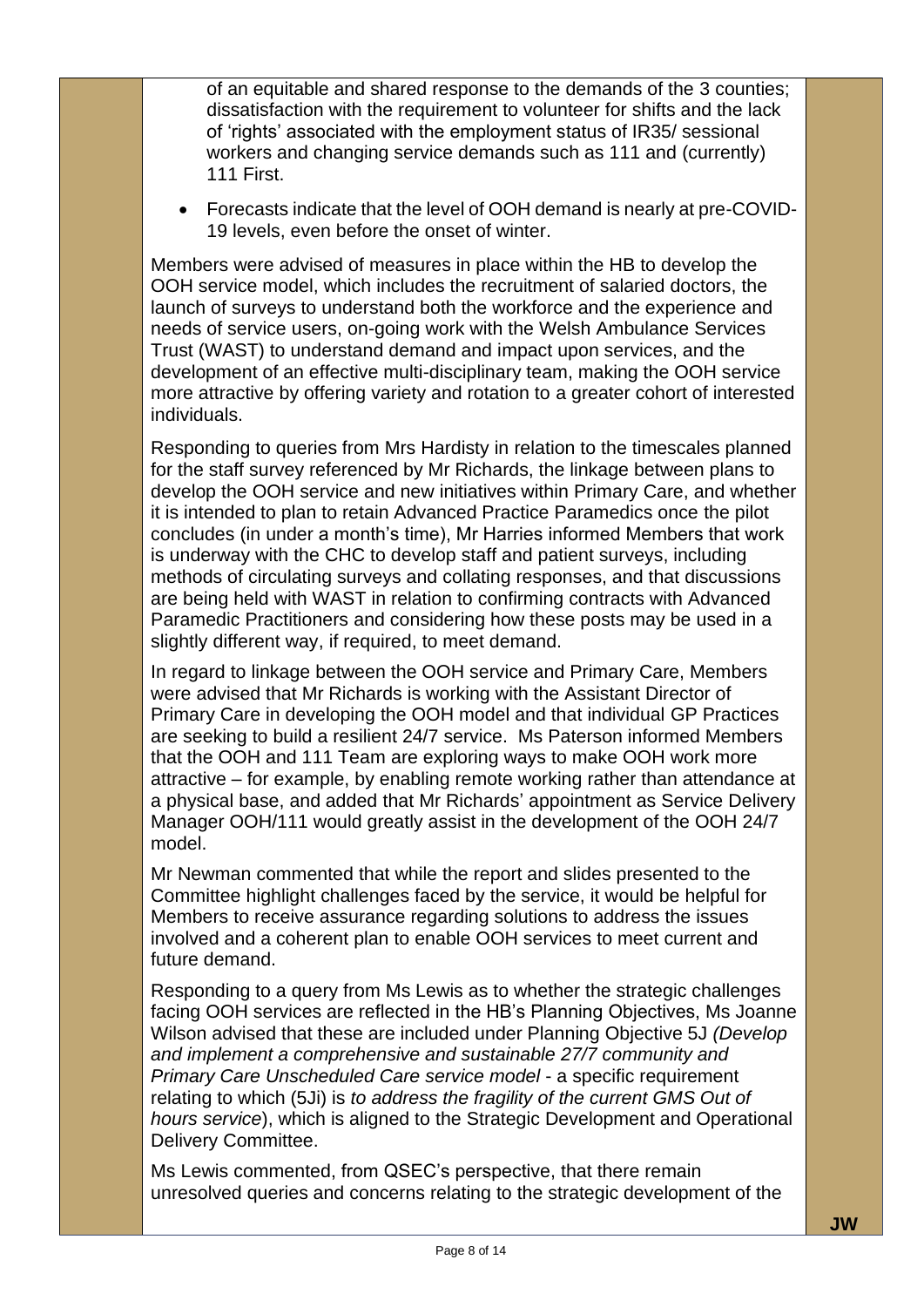| OOH model, and sought clarity with regard to the alignment of OOH planning<br>with both QSEC and SDODC.<br>Mr David Richards left the Committee meeting                                                                                                                                                                                                                                                                                                                             |  |
|-------------------------------------------------------------------------------------------------------------------------------------------------------------------------------------------------------------------------------------------------------------------------------------------------------------------------------------------------------------------------------------------------------------------------------------------------------------------------------------|--|
| The Committee:<br><b>NOTED</b> the current position of the OOH Service in its ability to meet the<br>needs of the service users;<br><b>CONSIDERED</b> the actions that are underway to mitigate risk and develop<br>$\bullet$<br>the service and improve the situation in the longer term;<br><b>RECEIVED</b> assurance that Risk 129 and the consequences of the Primary<br>$\bullet$<br>Care OOH service's fragility on patient safety and clinical needs are being<br>addressed. |  |

| <b>QSEC</b> | <b>UPDATE ON GENERAL COVID-19 RELATED MATTERS</b>                                                                                                                                                                                                                                                                                                                                          |  |
|-------------|--------------------------------------------------------------------------------------------------------------------------------------------------------------------------------------------------------------------------------------------------------------------------------------------------------------------------------------------------------------------------------------------|--|
| (21)113     | Members received a presentation providing a summarised update regarding<br>general COVID-19 related matters.                                                                                                                                                                                                                                                                               |  |
|             | Ms Cathie Steele highlighted the following key points:                                                                                                                                                                                                                                                                                                                                     |  |
|             | Further to data relating to the interim COVID-19 position, provided to<br>$\bullet$<br>Members in the QSEC meeting held on 10 <sup>th</sup> August 2021, 94% of<br>Wave 2 COVID-19 patient deaths have been reviewed, which<br>represents good progress. Approximately 20 case notes remain to be<br>reviewed in the assessment of potential and actual nosocomial COVID-<br>19 infection. |  |
|             | Learning identified to date remains the same as that presented in the<br>$\bullet$<br>interim position report.                                                                                                                                                                                                                                                                             |  |
|             | As part of this learning, the HB is seeking to undertake more timely<br>reviews of Wave 3 COVID-19 patient deaths, and communications with<br>family members in these cases will be progressed.                                                                                                                                                                                            |  |
|             | Summary thematic Outbreak Reports are being prepared for circulation<br>$\bullet$<br>within Directorates, with each report reviewed and validated by multi-<br>disciplinary control teams prior to issue.                                                                                                                                                                                  |  |
|             | Mrs Rayani highlighted differences in the methodology underlying COVID-19<br>patient death reviews within Wales and England, which had been identified at<br>recent All-UK Infection Prevention and Control Nosocomial meetings,<br>rendering direct comparison between the respective data sets invalid.                                                                                  |  |
|             | Members were advised that the management of hospital visiting arrangements<br>is unlikely to change in the near future, and that a watching brief would be<br>maintained upon community infection transmission levels in order to assess<br>whether patient visiting regulations can be reviewed, ensuring at all times that<br>the safety of hospital patients and staff is prioritised.  |  |
|             | The Committee NOTED the content of the Update on COVID-19 Related<br>Activity report and RECEIVED ASSURANCE that continued monitoring of the<br>local and national situation is being undertaken and that the Health Board is<br>adapting to and adopting changes and requirements at pace.                                                                                                |  |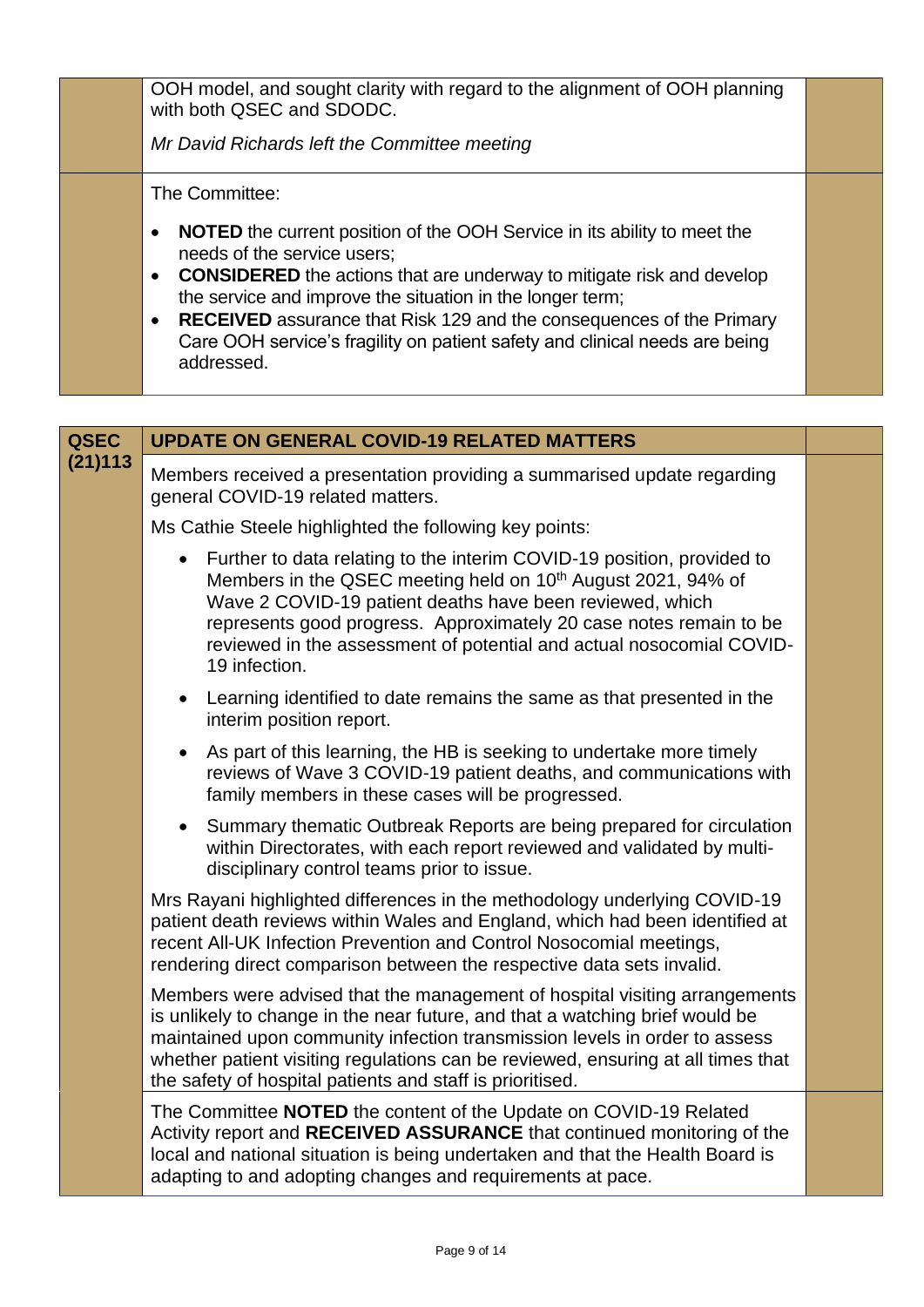| <b>QSEC</b> | <b>QUALITY AND SAFETY ASSURANCE REPORT</b>                                                                                                                                                                                                                                                                                                                                                                                                                                                                                                                                                                                                                                                                                                                                                                                                   |                        |
|-------------|----------------------------------------------------------------------------------------------------------------------------------------------------------------------------------------------------------------------------------------------------------------------------------------------------------------------------------------------------------------------------------------------------------------------------------------------------------------------------------------------------------------------------------------------------------------------------------------------------------------------------------------------------------------------------------------------------------------------------------------------------------------------------------------------------------------------------------------------|------------------------|
| (21)114     | The Quality and Safety Assurance Report was presented to the Committee,<br>providing Members with information regarding patient safety incidents,<br>including externally reported patient safety incidents, quality improvement,<br>Welsh Health Circulars (WHCs) and inspections by Healthcare Inspectorate<br>Wales.                                                                                                                                                                                                                                                                                                                                                                                                                                                                                                                      |                        |
|             | Commenting upon figures relating to inpatient falls, which remain consistent<br>despite initiatives to address the issue, Mr Newman requested further detail<br>regarding the reasons for this consistency. Mrs Rayani noted a significant<br>increase in the acuity of patients suffering falls, and explained that the number<br>of inpatient falls numbers is relatively high in Bronglais General Hospital, as a<br>result of which work is being undertaken with Heads of Nursing and Ward<br>Sisters to review current preventative measures across the site and to identify<br>further measures which might be employed to address the issue. Members<br>were further informed that falls management work undertaken in Ward 9<br>Prince Philip Hospital has been successful in significantly reducing numbers of<br>inpatient falls. |                        |
|             | It was agreed that further detail relating to inpatient falls and to falls<br>management measures would be included in future Quality and Safety<br>assurance reports, and that a deep dive review of inpatient falls would be<br>included on the Committee's work programme.                                                                                                                                                                                                                                                                                                                                                                                                                                                                                                                                                                | <b>SP</b><br><b>SW</b> |
|             | While welcoming the Hospital Acquired Thrombosis (HAT) improvement as<br>summarised in the report, Prof Gammon sought further information as to the<br>impact of this work upon the risk of patients suffering HAT. Ms Steele<br>undertook to work with the Assistant Director of Nursing, Quality Improvement<br>to obtain further data regarding the impact of the HAT improvement plan,<br>which would be shared with Members.                                                                                                                                                                                                                                                                                                                                                                                                            | $\mathsf{CS}$          |
|             | The Committee RECEIVED ASSURANCE:                                                                                                                                                                                                                                                                                                                                                                                                                                                                                                                                                                                                                                                                                                                                                                                                            |                        |
|             | from the Quality and Safety Assurance Report that processes are in<br>place to review and monitor:                                                                                                                                                                                                                                                                                                                                                                                                                                                                                                                                                                                                                                                                                                                                           |                        |
|             | $\triangleright$ patient safety highlighted through incident reporting                                                                                                                                                                                                                                                                                                                                                                                                                                                                                                                                                                                                                                                                                                                                                                       |                        |
|             | patient experience highlighted through external inspections<br>➤                                                                                                                                                                                                                                                                                                                                                                                                                                                                                                                                                                                                                                                                                                                                                                             |                        |
|             | from the hospital acquired thrombosis improvement work<br>➤                                                                                                                                                                                                                                                                                                                                                                                                                                                                                                                                                                                                                                                                                                                                                                                  |                        |

| <b>QSEC</b><br>(21)115 | WINTER PLANNING: MANAGING URGENT AND EMERGENCY CARE<br><b>RISKS, QUALITY AND EXPERIENCE</b>                                                                                                                                     |  |
|------------------------|---------------------------------------------------------------------------------------------------------------------------------------------------------------------------------------------------------------------------------|--|
|                        | Members received a presentation summarising the HB's Winter Planning, with<br>a focus upon the management of UEC Risks, Quality and Experience.                                                                                 |  |
|                        | Mr Jones highlighted the following points:                                                                                                                                                                                      |  |
|                        | The most recent patient experience report reflects the current<br>$\bullet$<br>pressures impacting upon UEC, with 20% of patients clearly indicating<br>a negative experience when attending hospital emergency<br>departments. |  |
|                        | Welsh Government (WG) guidance is awaited in regard to how Health<br>Boards approach planning for the winter period, recognising that 'winter                                                                                   |  |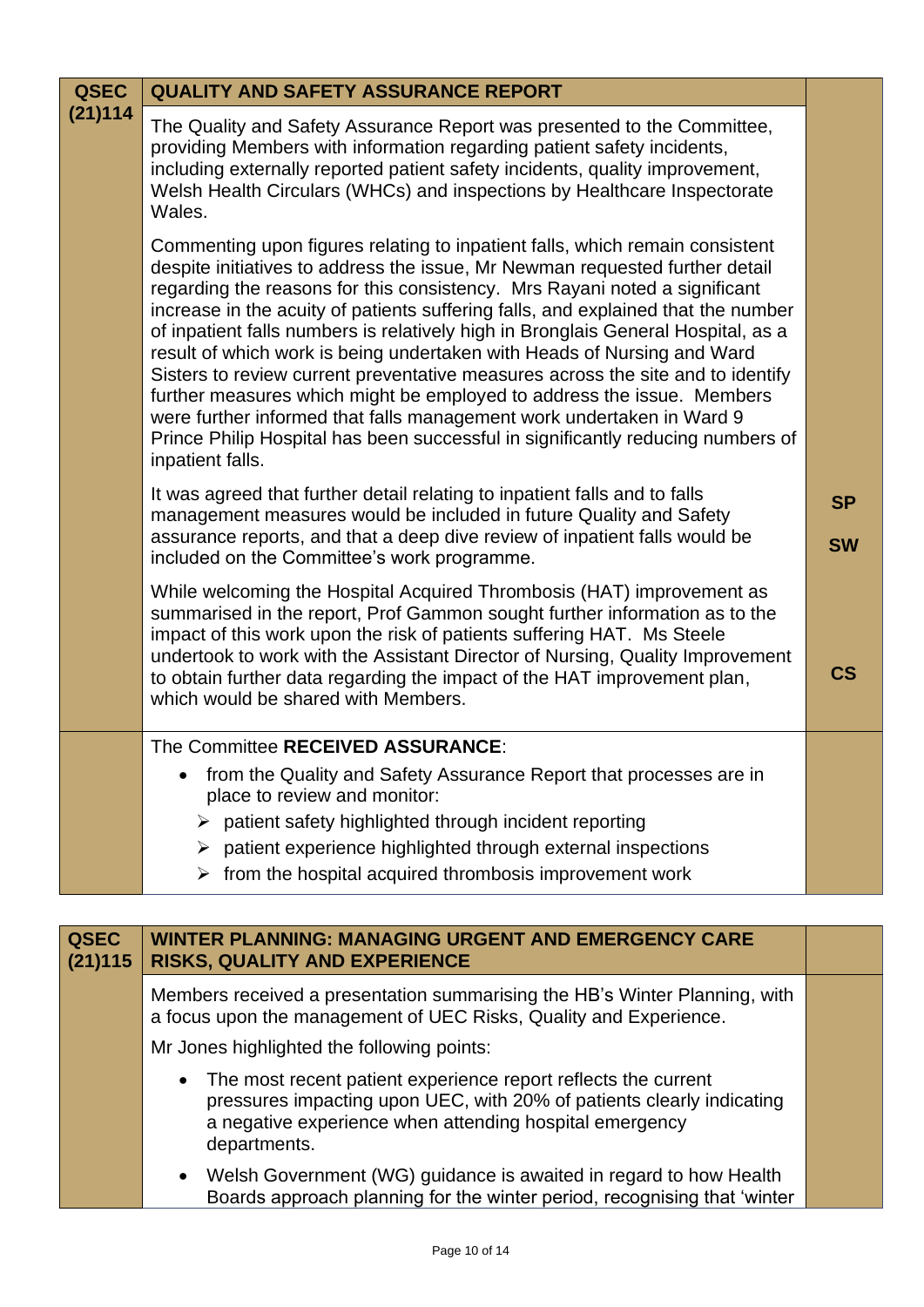|             | planning' can to an extent be regarded as a misnomer as current<br>planning needs to address all-year-round UEC demands.                                                                                                                                                                                                                                                                                                                                                                                                                                                                                                               |  |
|-------------|----------------------------------------------------------------------------------------------------------------------------------------------------------------------------------------------------------------------------------------------------------------------------------------------------------------------------------------------------------------------------------------------------------------------------------------------------------------------------------------------------------------------------------------------------------------------------------------------------------------------------------------|--|
|             | The purpose of the presentation is to evidence that the HB's approach<br>to planning is based upon risk mitigation, recognising that the success<br>of this relates directly to the availability of staff to deliver key planning<br>components - for example, the HB's Bridging Scheme to provide<br>Domiciliary Care relies upon its ability to recruit the requisite number of<br><b>Healthcare Support Workers.</b>                                                                                                                                                                                                                |  |
|             | The plan reflects system-wide working between acute and community<br>teams in order to develop a robust approach to the management of<br>UEC risks.                                                                                                                                                                                                                                                                                                                                                                                                                                                                                    |  |
|             | Mrs Hardisty expressed assurance regarding the cohesiveness of the HB's<br>winter planning, while Mr Carruthers reflected that this is the first time that all<br>teams involved in UEC have worked together as a whole system.                                                                                                                                                                                                                                                                                                                                                                                                        |  |
|             | Ms Lewis requested further detail relating to the scale of the risks presented in<br>the slides and the extent to which the HB is effectively using modelling to<br>forecast demand and capacity within UEC. Mr Jones explained that the main<br>risk relates to staffing capacity, adding that stress and pressure upon staff<br>represents a key risk factor. Members were advised that plans to improve the<br>efficiency of UEC processes depend upon the availability of sufficient staff to<br>implement them.                                                                                                                   |  |
|             | In regard to modelling capacity, Mr Jones assured Members that the<br>sophistication and effectiveness of the HB's modelling has increased over the<br>course of the pandemic period, and that increased confidence may be placed<br>in the ability of the modelling cells to forecast capacity and demand within<br>services. Mr Jones cautioned, however, that while assurance may be taken in<br>the accuracy of demand forecasting, this assurance remains contingent upon<br>staffing capacity, and Ms Lewis acknowledged the importance for Members to<br>understand the inter-dependencies between the various risks presented. |  |
|             | Mr Carruthers informed Members that WAST has moved from a demand<br>management plan to a clinical safety plan, which poses a potential challenge<br>to the HB in terms of ensuring the safety of its population through<br>communicating with individuals to advise regarding ambulance transportation<br>delays in the event of a status escalation, as specified within the Clinical<br>Safety plan, and assessing individuals' health condition to determine what, if<br>any, assistance is required prior to ambulance arrival.                                                                                                    |  |
|             | The Committee RECEIVED ASSURANCE from the Winter Planning:<br>Managing Urgent and Emergency Care Risks, Quality and Experience<br>presentation.                                                                                                                                                                                                                                                                                                                                                                                                                                                                                        |  |
|             |                                                                                                                                                                                                                                                                                                                                                                                                                                                                                                                                                                                                                                        |  |
| <b>QSEC</b> | OPERATIONAL QUALITY, SAFETY AND EXPERIENCE SUB-COMMITTEE                                                                                                                                                                                                                                                                                                                                                                                                                                                                                                                                                                               |  |

Members received the Exception Report from the Operational Quality, Safety and Experience Sub-Committee (OQSESC) meeting held on 7<sup>th</sup> September 2021.

**(21)116**

**UPDATE REPORT**

Mrs Hardisty commented that the fragility of services, referenced briefly in the update report, had not been reflected upon the OQSESC agenda, and noted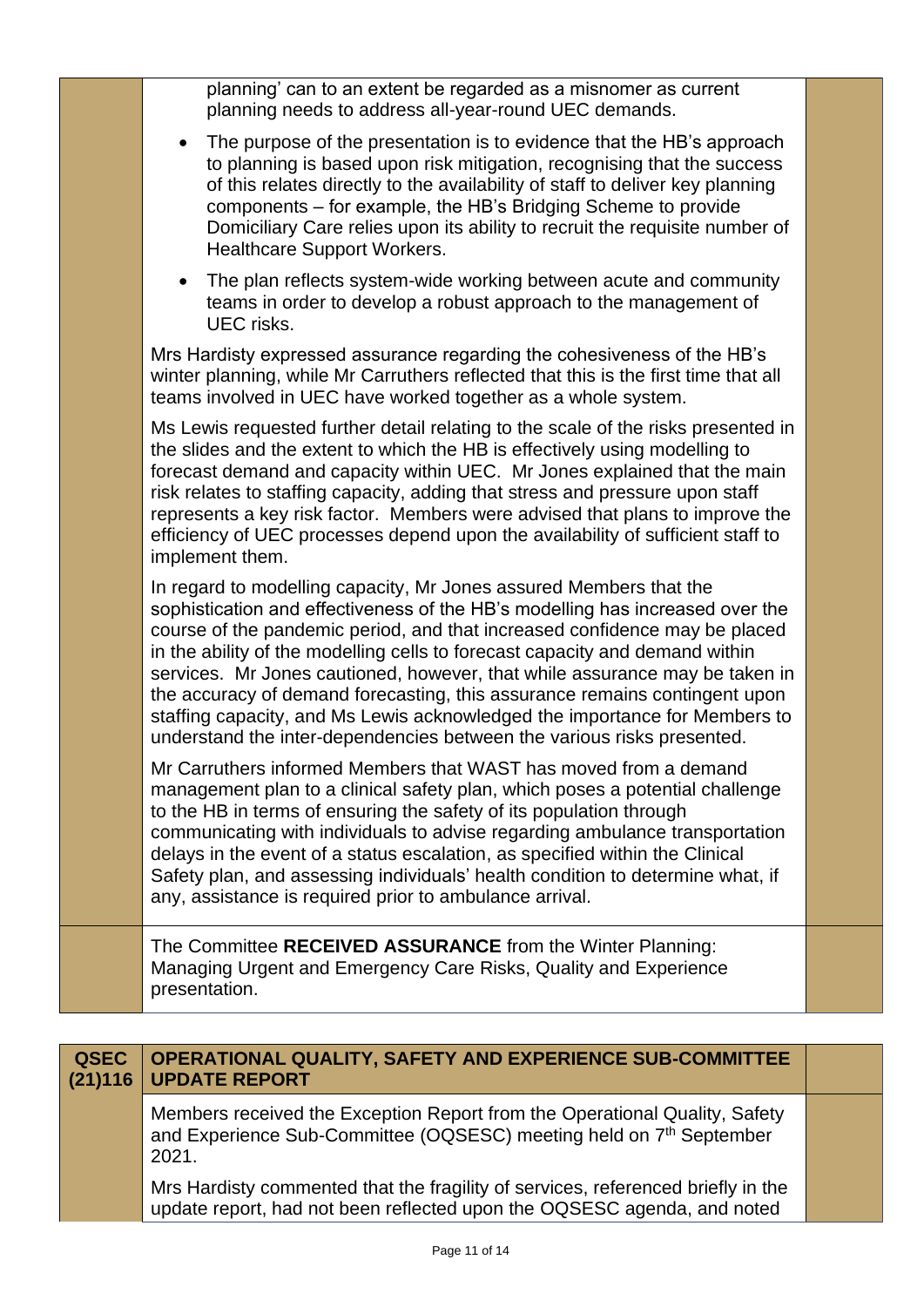|                        | also that agenda did not reflect the Sub-Committee's Terms of Reference<br>(ToR). Mrs Rayani confirmed that she would be undertaking a review of the<br>OQSESC ToR and work programme, and that some amendments may also<br>be made to the Sub-Committee's current chairing arrangements.                                                                                                                                                                                                                                                                                                                    |                   |
|------------------------|--------------------------------------------------------------------------------------------------------------------------------------------------------------------------------------------------------------------------------------------------------------------------------------------------------------------------------------------------------------------------------------------------------------------------------------------------------------------------------------------------------------------------------------------------------------------------------------------------------------|-------------------|
|                        | While agreeing that the OQSESC governance arrangements required review,<br>Ms Lewis recommended that the function of the Sub-Committee in reflecting<br>the anxieties of the various teams and staff experiences must be recognised.<br>Mrs Rayani added that service engagement activities are undertaken between<br>herself, the Director of Workforce and Organisational Development and the<br>Director of Operations to encourage senior managers and staff to share their<br>experiences, recognising the need for support on the part of all staff members,<br>including senior and general managers. |                   |
|                        | In regard to governance issues, Mr Newman informed Members that the<br>findings of an Audit Wales review of Quality Governance would be presented<br>at the Audit and Risk Assurance Committee meeting on 19th October 2021,<br>and suggested that these might be shared with QSEC Members for<br>information.                                                                                                                                                                                                                                                                                               |                   |
|                        | In regard to concerns which had been highlighted in the update report<br>regarding the outstanding Estates works in Tenby Surgery and other HDdUHB<br>managed GP practices, and the associated impact upon health and safety<br>requirements, Mr Newman sought assurance that actions are being taken to<br>address these issues. Ms Paterson assured Members that a plan is in place<br>to ensure that estates works in the Tenby practice are completed, and that an<br>action plan has been developed in conjunction with the HB Estates team to<br>maintain premises for all HB managed practices.       |                   |
|                        | Mrs Rayani directed Members' attention to concerns recorded in relation to<br>the fragility of all services, and advised Members that risks associated with<br>shortfalls in staffing capacity are fully recognised and that the HB is managing<br>emerging risks to the best of its ability.                                                                                                                                                                                                                                                                                                                |                   |
|                        | Recognising the unprecedented levels of pressure currently facing all teams,<br>Ms Lewis offered the Committee's support to Managers and teams wherever<br>this might be needed.                                                                                                                                                                                                                                                                                                                                                                                                                             |                   |
|                        | Members were informed that the Listening and Learning Sub-Committee is<br>now meeting on a bi-monthly basis, and that the Director of Nursing, Quality<br>and Patient Experience would work with the Assistant Director, Legal<br>Services/ Patient Experience to arrange meeting dates for the remainder of<br>2021/22.                                                                                                                                                                                                                                                                                     | MR/<br><b>LoC</b> |
|                        | The Committee NOTED the update from the Operational Quality, Safety and<br>Experience Sub-Committee meeting held on 7 <sup>th</sup> September 2021 and<br><b>ACKNOWLEDGED</b> the areas of concern highlighted in the report.                                                                                                                                                                                                                                                                                                                                                                                |                   |
|                        |                                                                                                                                                                                                                                                                                                                                                                                                                                                                                                                                                                                                              |                   |
| <b>QSEC</b><br>(21)117 | <b>PLANNING OBJECTIVES UPDATE</b>                                                                                                                                                                                                                                                                                                                                                                                                                                                                                                                                                                            |                   |
|                        |                                                                                                                                                                                                                                                                                                                                                                                                                                                                                                                                                                                                              |                   |

Members received the Planning Objectives Update, providing an update on the progress made in the development (delivery) of the Planning Objectives (POs) under the Executive Leadership of the Director of Nursing, Quality and Patient Experience which are aligned to QSEC: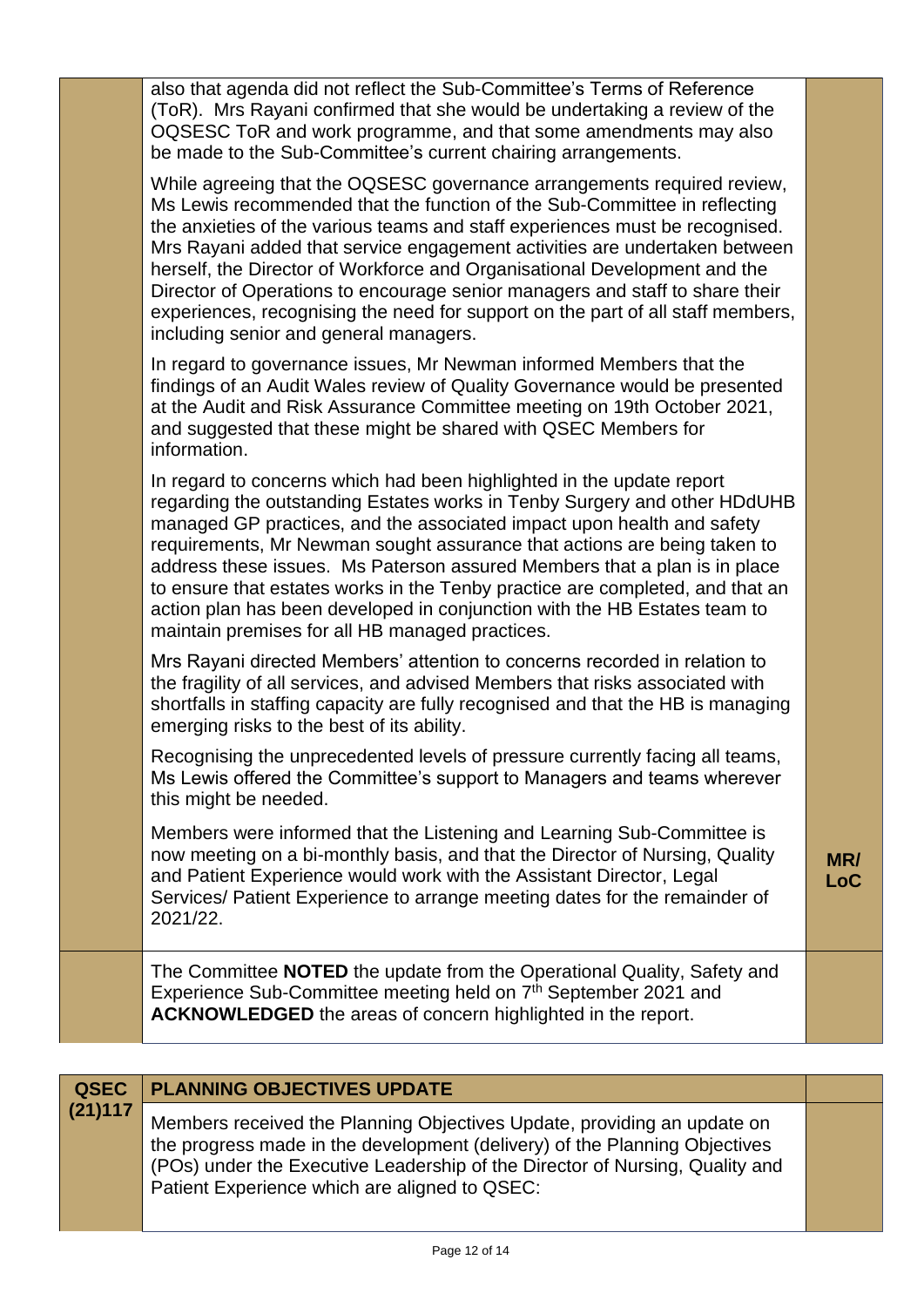|                        | <b>1E</b> - During 2020/21 establish a process to maintain personalised<br>contact with all patients currently waiting for elective care;                                                                                                                                                                                                                                                                                                                                                                                                        |                        |
|------------------------|--------------------------------------------------------------------------------------------------------------------------------------------------------------------------------------------------------------------------------------------------------------------------------------------------------------------------------------------------------------------------------------------------------------------------------------------------------------------------------------------------------------------------------------------------|------------------------|
|                        | 3C - By September 2021 complete a review of all Health Care<br>$\bullet$<br>Standards including evidence of compliance. From this review, propose<br>new Planning Objectives for implementation in 2022/23                                                                                                                                                                                                                                                                                                                                       |                        |
|                        | Members were advised of some slippage in the delivery of PO 1E as a result<br>of staff recruitment challenges - specifically in relation to call-handling staff -<br>due to funding arrangements which restrict the HB's employment offer to<br>temporary appointments until the end of March 2022.                                                                                                                                                                                                                                              |                        |
|                        | In relation to the delivery of PO 3E, Members were informed that the Director<br>of Nursing, Quality and Patient Experience is chairing an All-Wales<br>workstream to review all Healthcare Standards, with findings to be reported on<br>a national basis.                                                                                                                                                                                                                                                                                      |                        |
|                        | Referring to challenges in recruiting call handlers and administrative staff<br>within Primary Care, Mrs Hardisty voiced concern in relation to the level of<br>verbal abuse which is frequently faced by staff where long telephone waits are<br>unavoidable and queried whether there are any plans to establish an<br>Administration Bank arrangement.                                                                                                                                                                                        |                        |
|                        | Mrs Rayani informed Members that PO 1E would be merged with PO 1B<br>(Building on the success of the Command Centre, develop a longer-term<br>sustainable model to cover one single telephone and email point of contact).                                                                                                                                                                                                                                                                                                                       |                        |
|                        | Ms Lewis requested that further clarity be provided in future PO updates<br>relating to the process of aligning POs with Board Committees, and suggested<br>the need to be more specific in regard to slippage in PO delivery, rather than<br>describing status merely in terms of 'behind'. Mrs Rayani undertook to follow<br>up the level of detail provided, and the terminology relating to status included<br>within the PO Update Report with the Director of Strategic Development and<br>Operational Planning, and the Head of Planning. | <b>MR</b><br><b>JW</b> |
|                        | In regard to the alignment of POs with Committees, Mrs Wilson confirmed that<br>she would provide details to Ms Lewis outside the meeting.                                                                                                                                                                                                                                                                                                                                                                                                       |                        |
|                        | The Committee RECEIVED ASSURANCE regarding the current position<br>relating to progress of the Planning Objectives aligned to the Quality, Safety and<br>Experience Committee, in order to assure the Board where Planning Objectives<br>are progressing and are on target, and raised concerns where Planning<br>Objectives are identified as 'behind' in their status and/ or not achieving against<br>their key deliverables.                                                                                                                 |                        |
|                        |                                                                                                                                                                                                                                                                                                                                                                                                                                                                                                                                                  |                        |
| <b>QSEC</b><br>(21)118 | <b>QUALITY, SAFETY &amp; EXPERIENCE ASSURANCE COMMITTEE WORK</b><br><b>PROGRAMME 2021/22</b>                                                                                                                                                                                                                                                                                                                                                                                                                                                     |                        |

The Committee received the Quality, Safety & Experience Assurance Committee Work Programme 2021/22, noting that this would be updated in light of discussions held at the meeting.

The Committee **NOTED** the Quality, Safety & Experience Assurance Committee Work Programme 2021/22.